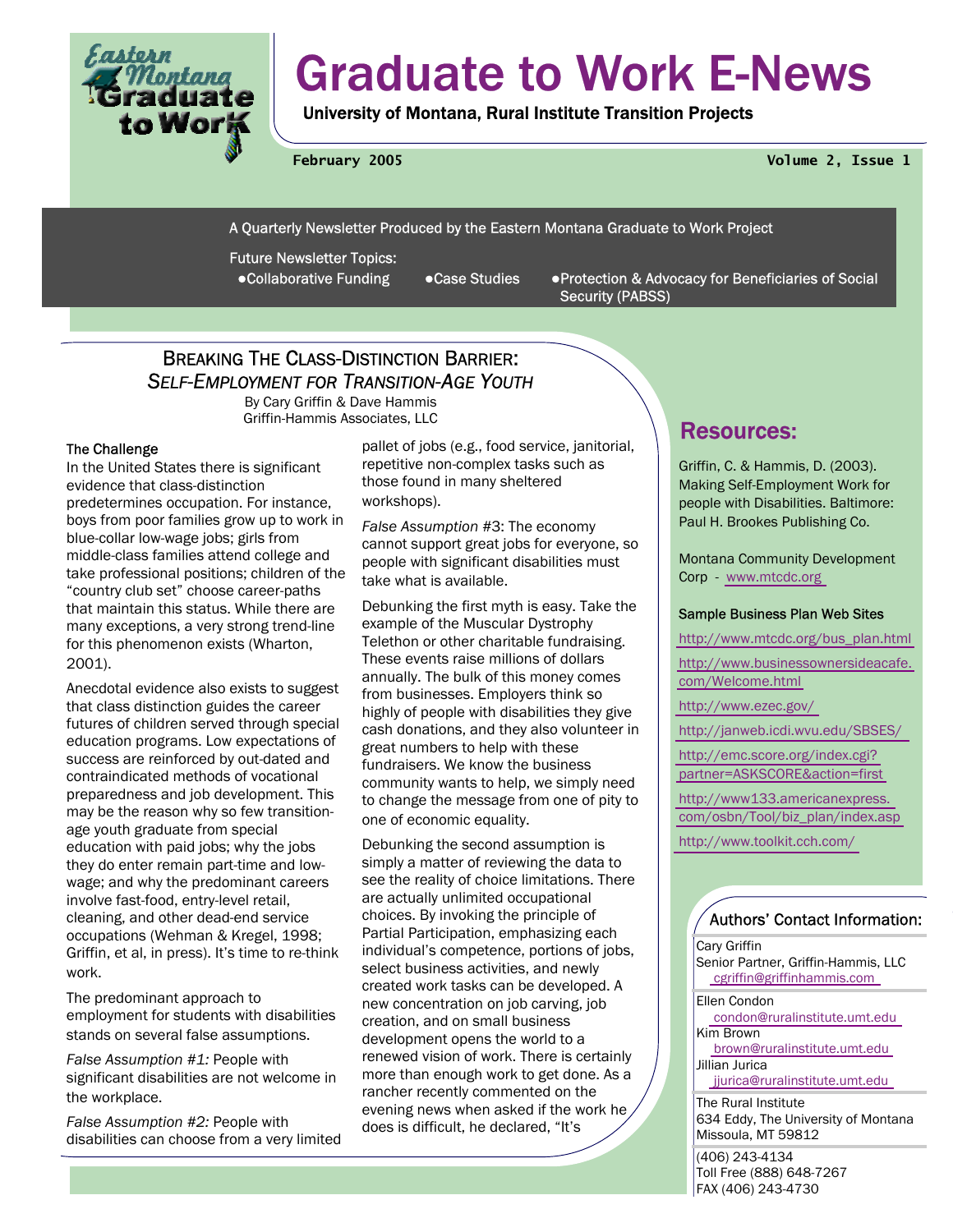not that the work is hard, it's that there's so darn much of it." If we are clever, we can figure out how to make doing some of this work profitable to the employer, thus creating an employment opportunity. Focusing on the job/person match is essential and largely commonsense. Transition, plain and simply should not be approached as a *Process*. Rather, Transition should be considered in terms of *Outcomes*.

Finally, considering Assumption #3, we must remember that economies grow and shrink without appreciable effect on the employment rate of people with disabilities. Jobs should be created through a negotiated process using pro-active methods. Waiting for the want-ads to appear, listing just the right job is hopeless. Self-employment, a major Customized Employment option, is one way of creating employment where none seems to exist previously.

Consider Melody, for example. Two years ago she received her Certificate of Attendance from a high school in a wealthy city district. Her passion is art, especially painting still-life and landscape themes. In school, she took art classes, but her unpaid and paid job

experiences all involved entry-level food service positions. Why? Because the assumption existed that art-related businesses have few positions for painters, largely because there were never ads for artists in the classifieds; because it was assumed she needed to learn good work habits (i.e., timeliness,

attendance); and because the school did not have time for individualized career exploration. Melody's behavior was also a consideration. She was known for being "non-compliant," for showing little enthusiasm in her work experience settings, and for "talking back" when asked to perform menial tasks. By forcing Melody into situations she regarded as boring and undesirable, her behavior reinforced the assumptions her teachers had of noncompliance.

Upon graduation, Melody was referred to an adult services agency and vocational rehabilitation. Based on her school records, a plan was developed for her to take a job rolling silverware at a local restaurant. After almost a year of resisting this ill-conceived placement, Melody and her advocates were able to convince the state that she indeed could work part-time painting pottery in a

shop, volunteer and show her work at the local artist's cooperative, and develop a line of paintings and products in her own art business. Without advocacy, Melody would likely have been labeled as behaviorally unfit for employment and would be sitting at home. Instead, her talent was recognized by a local artist and she was hired, even though he had no positions open at the time. And, her small business income continues to grow slowly as she sells paintings. Melody held her dream of self-sufficiency long before graduation; with a little help, she could have been establishing herself as an artist as a teenager, instead of having to wait.

### The Process

Small business ownership is the fastest growing employment sector in the United States today (Brodsky, 2002; U.S. Census Bureau, 2001; Access to Credit, 1998; Freidman, 1996; Sirolli, 1999). Selfemployment is also a rehabilitative option under the Rehabilitation and the Workforce Investment Acts (WIA). Both systems can help a person with a disability purchase business equipment and/or assistive



technology, training, and the supports necessary to run their business (e.g., legal, marketing, accounting). The Social Security Administration (SSA) is also actively promoting the use of business ownership to stimulate employment of individuals with disabilities, through the Plan for Achieving Self Support (PASS). A PASS

is one of the few financial options providing actual operating cash to businesses, and is a critical compliment to Vocational Rehabilitation (VR) and/or WIA resources (Griffin & Hammis, 2003). Schools are not restricted from exploring small business ownership, and indeed can blend funding with the systems above to create a smooth transition from school to entrepreneurship.

Person-Centered Planning is crucial to business development. Basically this approach entails collecting functional information about the student's life, dreams, talents, supports, and relationships. From here, a picture, both literally and figuratively, can be drawn of the best possible future. The action of the Transition team is then concentrated on the achievement of this best of all possible futures.

Community Referenced Evaluation, the next component to discovering a

### Resources:

#### Examples of application to adults and students:

[http://ruralinstitute.umt.edu/](http://www.ruralinstitute.umt.edu/transition/Self_employment.asp) [transition/Self\\_employment.asp](http://ruralinstitute.umt.edu/transition/Self_employment.asp) 

[http://ruralinstitute.umt.edu/](http://ruralinstitute.umt.edu/training/publications.asp) [training/publications](http://ruralinstitute.umt.edu/training/publications.asp) 

> Rural Exchange Vol 17, #3; monographs No Lone Wolves; People Who Own Themselves

### Social Security (SSA) Question and Answer Forum

We have recently launched the SSA forum. If you want to submit questions about SSA or work incentives, or if you want to join the SSA listserve, please e-mail Kim Brown at:

[brown@ruralinstitute.umt.edu](mailto:brown@ruralinstitute.umt.edu)

\*Note: the SSA listserve is separate from the EMGTW listserve.

To view previously disseminated Questions and Answers visit: [http://ruralinstitute.umt.edu/](http://www.ruralinstitute.umt.edu/transition/SSAworkincent.asp) [transition/SSAworkincent.asp](http://www.ruralinstitute.umt.edu/transition/SSAworkincent.asp) 

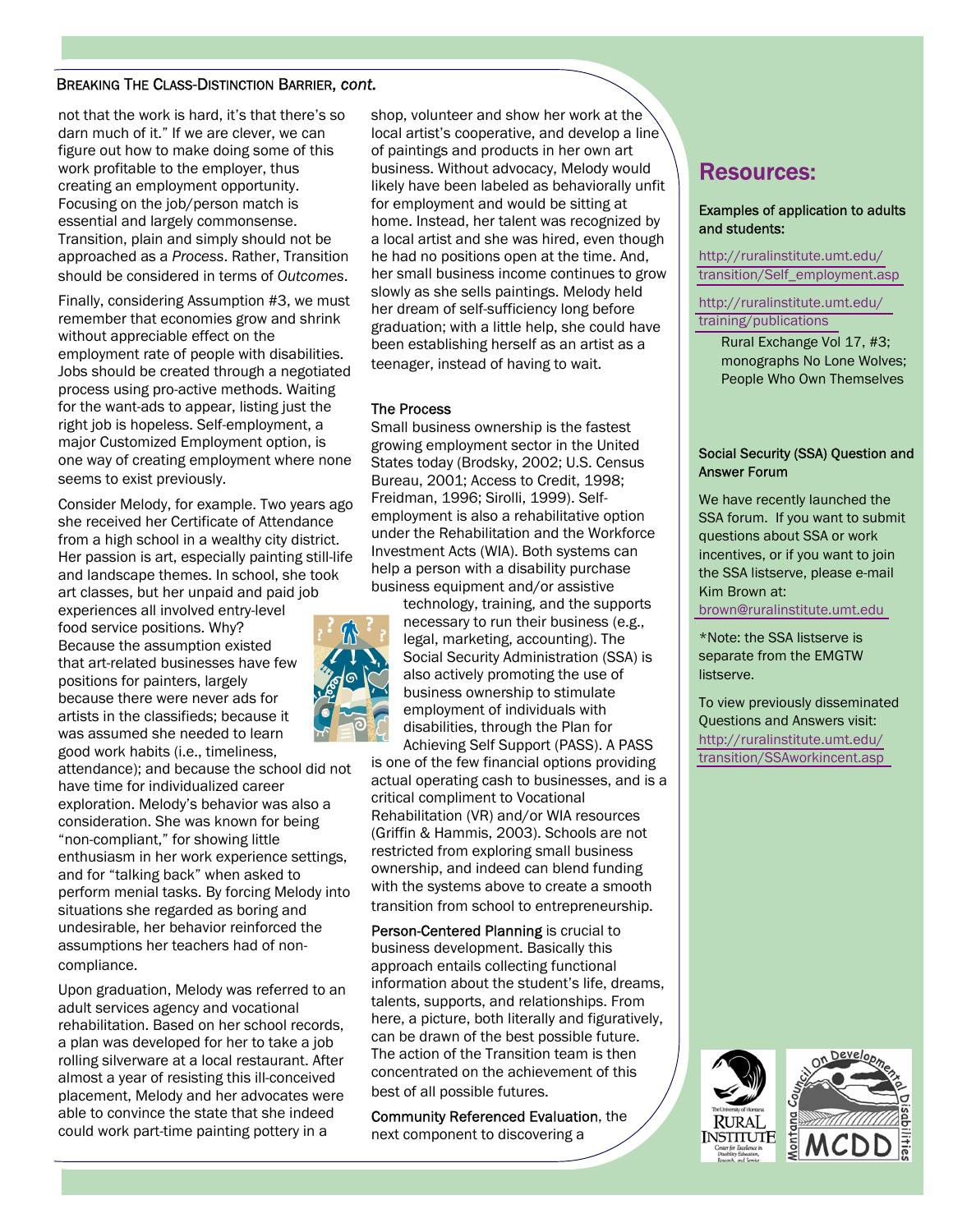student's possible future through real life exposure and experience, stands in contradiction to formal testing and vocational evaluation. The self determination process employed relies on ecological and not predictive validity. In other words, the Transition team should be interested in discovering where the person feels best, performs best, and learns best. This is accomplished by focusing in on the person's interests, as the team did in Melody's example above, and creating opportunities to experience job tasks and environments in numerous community settings. Paid work experiences, informational interviews with business owners in related fields, apprenticeships, and sometimes classes all go into developing a formal, written Vocational Profile that further highlights the individual's career aspirations and best possible work environments (Griffin & Hammis, 2003; Callahan & Nisbet, 1997; Condon, et al., 2003).

Business idea generation is the job of the individual and the team. Often, families are the best source of information, business support, and ideas in this part of the process. Many family members are already self-employed or have experience in business, and are invaluable in designing the approach. Idea generation is a process involving common sense, brainstorming, and interpreting the data derived from the community work experiences. Typically it is best to throw out the first idea as being too basic, too obvious, and too unimaginative. Instead of creating another paper shredding business, for instance, look to the motivations behind a person's interest in shredding. Perhaps it is the only job task the individual has been exposed to, or the money was good enough that interest was sustained for a while longer than with other workers in the same job, or perhaps the person simply likes the co*-*workers and tolerates the repetitive tasks. And, of course, there are folks who really do enjoy paper shredding and it is a perfect fit for them.

Referral to VR and WIA is one of the steps along the way, and can happen at the beginning of the career exploration process or later as development occurs. It is recommended that both VR Counselors and Workforce Center staff have a meaningful role in the development and generation of business ideas because they are experts in understanding the local market and the

support strategies people often need. Do not use these systems solely as funding sources or an opportunity to benefit from years of experience and a breadth of support is lost.

Vocational Rehabilitation policies on selfemployment vary from state to state, but the Rehabilitation Act does indeed consider business ownership a reasonable outcome of services. Counselors can use their general case services funding for self-employment and they can use their supported employment allocations, as well. VR can pay for such things as business classes, business plan development, marketing



services, business/job coaching, work experience, vehicle repairs, capital equipment, tools, and other necessities of a small business. Workforce Investment programs, such as One-Stop Centers, have less experience with both disability and self- employment, but the U.S. Department of Labor, their funder and

administrative unit in the government, is clear that business ownership is a reasonable outcome of services (Callahan, 2003; Griffin & Hammis, 2004).

Skill building and business training is also available through the VR and the WIA systems, as well as through many Small Business Administration (SBA) programs. The list is long, but the SBA funds, or supports in-part, such programs as the Small Business Development Centers (SBDC); Women's Entrepreneurship programs; the Tribal Business Information Centers (TBIC); the Senior Corps of Retired Executives (SCORE); community kitchens where space to produce food products is available at low cost; business incubators that provide mentoring, production space, and office equipment to start-up enterprises at low cost; and numerous special projects (Griffin-Hammis, 2003; SBA, 2004).

Business training involves a multi-week commitment, attending a series of classes once or twice a week. Those attending are interested in starting an enterprise or expanding an existing one. This setting, a good inclusive setting for many people, can lead to profitable business relationships. Sometimes, however, it appears that these classes are used to screen people out if they cannot grasp the academics involved. This is, of course, discriminatory against people with significant disabilities. The issue in

## Upcoming Trainings

- **March 2, 1:00-2:30 pm Job Development Teleconference**  Presenter: Norciva Shumpert
- **March 14, Miles City 8:30 am-3:30 pm March 15, Glendive 8:30 am-3:30 pm March 16, Billings 8:30 am-3:30 pm On-site: Customized Job Development**  Presenters: Ellen Condon & Kim Brown
- **April 4, 1:00-4:00 pm METNET: An Introduction to Self-Employment for People with Disabilities**  Presenter: Cary Griffin
- **May 6, 1:00-4:00 pm METNET: Launching your Business; Is the idea feasible? Who is your market? What do you need in your business plan?**  Presenter: Cary Griffin

*You can register for a training by emailing Kim Brown at least five days in advance at: [brown@ruralinstitute.umt.edu](mailto:brown@ruralinstitute.umt.edu)* 

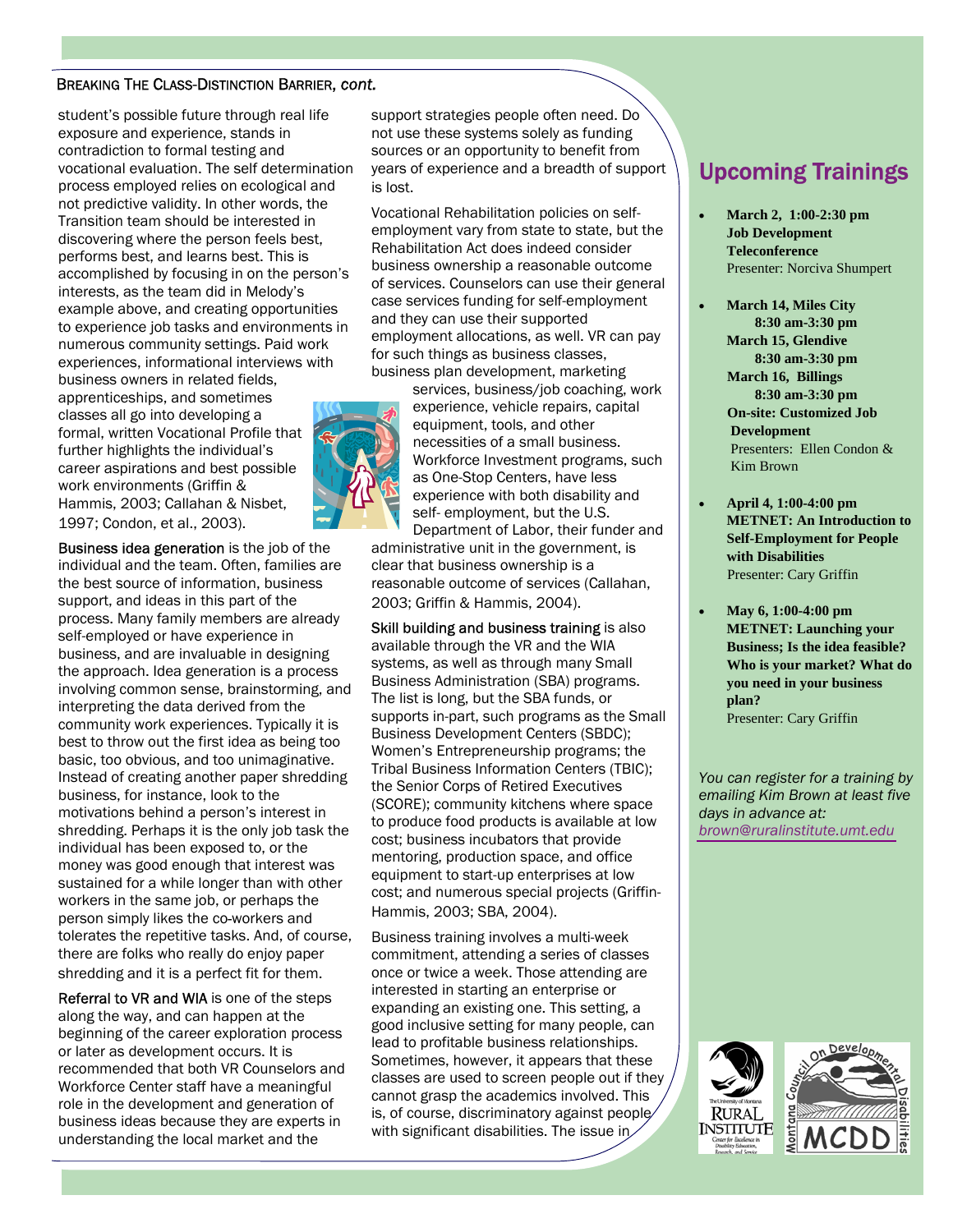self-employment is support, so if someone cannot read or write and produce a business plan, if they have someone else working with them who can perform these tasks, then funding should continue based on the business idea, not on the person's perceived limitations. Small business ownership for individuals with significant disabilities is based on the principle of partial participation (Brown, et al., 1987). Simply stated, a person who performs part of a task still has value and can contribute in a work setting. This concept is the foundation of outsourcing in business, where tasks are carved out for other sub-contractors to perform, and of the rehabilitation concept of Job Carving where emphasis is focused on the contribution of the individual in a worksite and not upon the tasks they cannot perform or do not enjoy (Griffin & Targett, 2000).

Financial and Benefits analysis is another key aspect in any vocational planning. During person-centered planning, it is critical to add a financial map to the process. When developing a business or working with an ongoing small business, there are a series of critical factors that need to be accounted for by small business owners with disabilities who receive Supplemental Security Income (SSI) and/or Social Security Disability Insurance (SSDI) benefits. SSI and SSDI have different policies and laws regarding self-employment than are used for wage employment. In some cases, significant monetary gains occur as a result of small business earnings and resource exclusions. In other cases, substantial losses occur if not planned for. Preparing a small business benefits analysis is a very important initial step. Further, both Medicare and Medicaid present opportunities for small business owners in health care coverage and long-term living supports, or can have critical impacts if SSI and/or SSDI are lost due to poor benefits planning. Self-employment allows for wealth accumulation in the SSI and Medicaid systems through a work incentive called Property Essential to Self Support (PESS). This policy allows a small business owner with SSI and/or Medicaid to have unlimited cash funds in a business account and unlimited business resources and property. Such opportunities do not exist in regular wage employment. A single person receiving SSI is required to have less than \$2,000 in cash resources if employed in a wage job. PESS neutralizes that resource limit and allows the individual to accumulate wealth in the business account that can be harvested later for personal and business purchases.

#### Testing feasibility and refinement of the business idea is

often confusing. One of the simplest methods of testing ideas is to draw up a brief survey and ask people at the local mall, on the street, or via telephone a few short questions about the idea. James, for instance, established a retail urban-wear clothing shop. To test his business idea, he surveyed shoppers asking them:

1. Are you interested in purchasing the latest in urban wear?

- 2. Would you shop here for those items if such a store existed?
- 3. What items would you be most interested in?

Another option for testing the idea is to do a competitive analysis. That is, survey the community or do an internet search for similar businesses to identify other possible competitors. Visit some of them and discern their unique market niche. Planning a similar business then involves differentiating the enterprise from the others. For instance, there are thousands of jewelry makers. Their designs differ though, and appeal to various customers. Some sell high cost items, others sell lower cost goods for the budget conscious. Still others use precious stones whereas another jeweler employs precious metals. Some rely on classic styles while others produce modern designs. The role of testing is to meld the owner's interests with those of the marketplace to find a match. Then, marketing and sales approaches are refined to attract customers and motivate them to buy.

Perhaps the most efficient and functional method of testing business ideas is to simply sell a few. Wash cars for a few weekends; sell your jams and jellies at a couple county fairs. If customers seem pleased, perhaps a business is born.

### The Business Plan

Writing the business plan derives from all the steps above and puts the information in a logical sequence. The plan is essential in acquiring funding through most systems, and banks or loan funds will certainly require a comprehensive plan as well. Business plan templates are available from numerous sources including your local VR office, [www.sba.gov,](http://www.sba.gov) and the local SBDC. Before writing the plan, check with the funder to ask which format they prefer or require. Briefly, most plans will ask the prospective owner to elaborate on the following:

Product/Service. A precise statement describing the Product or Service is written, followed by an examination of the Market Environment and Location. This statement includes information regarding the market and reasons why the business will succeed. This section also includes a short assessment of the person's situation and support strategies, their talents, the availability of SSA Work Incentives, their love for making the product or delivering their service, and a discussion of why this business makes sense for them.

### The 3 Cs

First, the business's potential customers are examined: Who are they?

Where do they live?

Why would they buy this product/service? Are they one-time buyers or will they want/need more?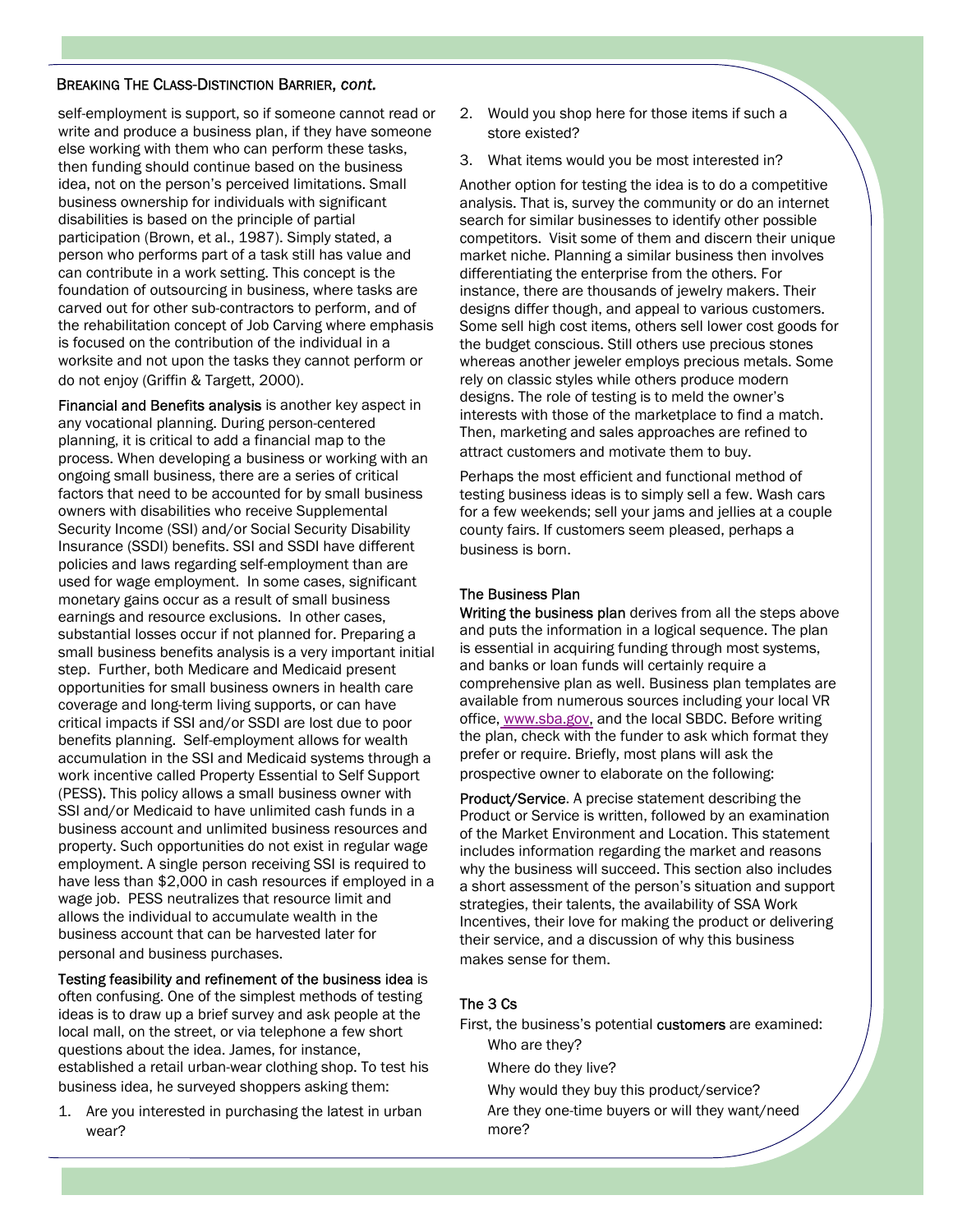Is price a consideration for them? What quality of product/service do they expect? What level of customer service will they require?

### The **Competition** evaluation is similar:

Who is the competition?

Will it be easy for another competitor to enter the market with a similar idea?

Will the business compete on price, quality, or both? Is there a plan to turn competitors into partners or suppliers of needed parts/services?

What makes this business's product/service better or different than the competition's?

The **Capabilities** of the business are summed up by posing a series of questions emanating from the Customer/Competitor analysis:

- 1. How many customers can we potentially reach?
- 2. How many repeat customers will we have?
- 3. Will our competitors supply us with raw materials or component parts? Can we supply them with finished items or subassembly work?
- 4. How will we grow into other markets such as opening other retail outlets, securing contracts from wholesale buyers, or creating an internet presence?

Marketing Mix. This portion of the plan expands on the information collected about customers, competitors, and capabilities. Based on this information, the target market is clarified.

**Pricing** is determined not simply by the labor and materials used in producing the product. The price also includes burden costs such as salary and benefits, rent, legal fees, business licensing, insurance, shipping and handling, tooling and equipment, communications, advertising, depreciation, and other fixed and variable costs. There is also a psychological aspect to pricing. Some customers seek bargains, and at other times they insist on high priced name brands. Knowing the market helps determine the price.

Distribution and promotion refers to where and how customers get the product, and the methods used to attract customers (i.e., networking, advertising, sales, marketing). Distribution planning includes determining the boundaries of the sales territory; reserving shelf space; form of delivery; and the planned approach for reaching the customer. Promotion refers to the method used to advertise and market the business and its goods or services.

Operations concerns production of the product or service, and using appropriate processes and support strategies. Listing the tools and equipment necessary for production is an essential component here.

Contingency plans are also necessary in the Operations section. If a supplier is unable to deliver, alternative suppliers should be known. And if the business is seasonal, perhaps a tourist related service, a plan for bad weather should be outlined so that the business does not falter.

The Financial Plan is perhaps the most critically developed and managed portion of the plan. Here the Benefits Analysis is merged with available funding, and the long term (2 to 5 years generally) estimation of income and expenses. Typically the business develops an operating budget, a cash flow projection, a break-even analysis that illustrates when sales income exceeds

expenses, and a PASS if applicable.

### **Conclusion**

This brief article is meant to offer small business ownership as another option for Transition-age youth. Waiting until graduation to start a small enterprise is neither necessary nor advised. Many adolescents babysit, wash cars, or have interests that can translate into good after-school, weekend, and summer businesses. Waiting until graduation

to plan a career results in poverty and isolation for many graduates. With a little planning, family support, and school/community resources, small business creates opportunity when none may have appeared obvious.

#### References

Access to Credit (1998). Small Enterprise, Big Dreams. Frederick, MD: Access to Credit Media Project. (Videotape).

Brodsky, N. (February, 2002). Street Smarts: Opportunity Knocks. Inc Magazine. On-line version[: www.inc.com](http://www.inc.com)

Brown, L., Udvari-Solner, A., Frattura-Kampschroer, L., Davis, L., Ahlgren, C., Van Deventer, P., & Jorgensen, J. (1987). The Madison strategy for evaluating the vocational milieu of a worker with severe intellectual disabilities. In L. Brown, A. Udvari-Solner, L.

Frattura-Kampschroer, L. Davis, & J. Jorgensen (Eds.), Educational programs for students with severe intellectual disabilities (Vol. XVII, pp. 1-372). Madison, WI: Madison Metropolitan School District.

Callahan, M. & Nisbet, J. (1997). The Vocational Profile: An Alternative to Traditional Evaluation. Gautier, MS: Marc Gold & Associates.

Condon, E., Moses, L., Brown, K. & Jurica, J. (2003). Pass the Bucks: Increasing Choice and Control in Transition Planning through the use of SSA Work Incentives. Missoula, MT: The Rural Institute/University of Montana.